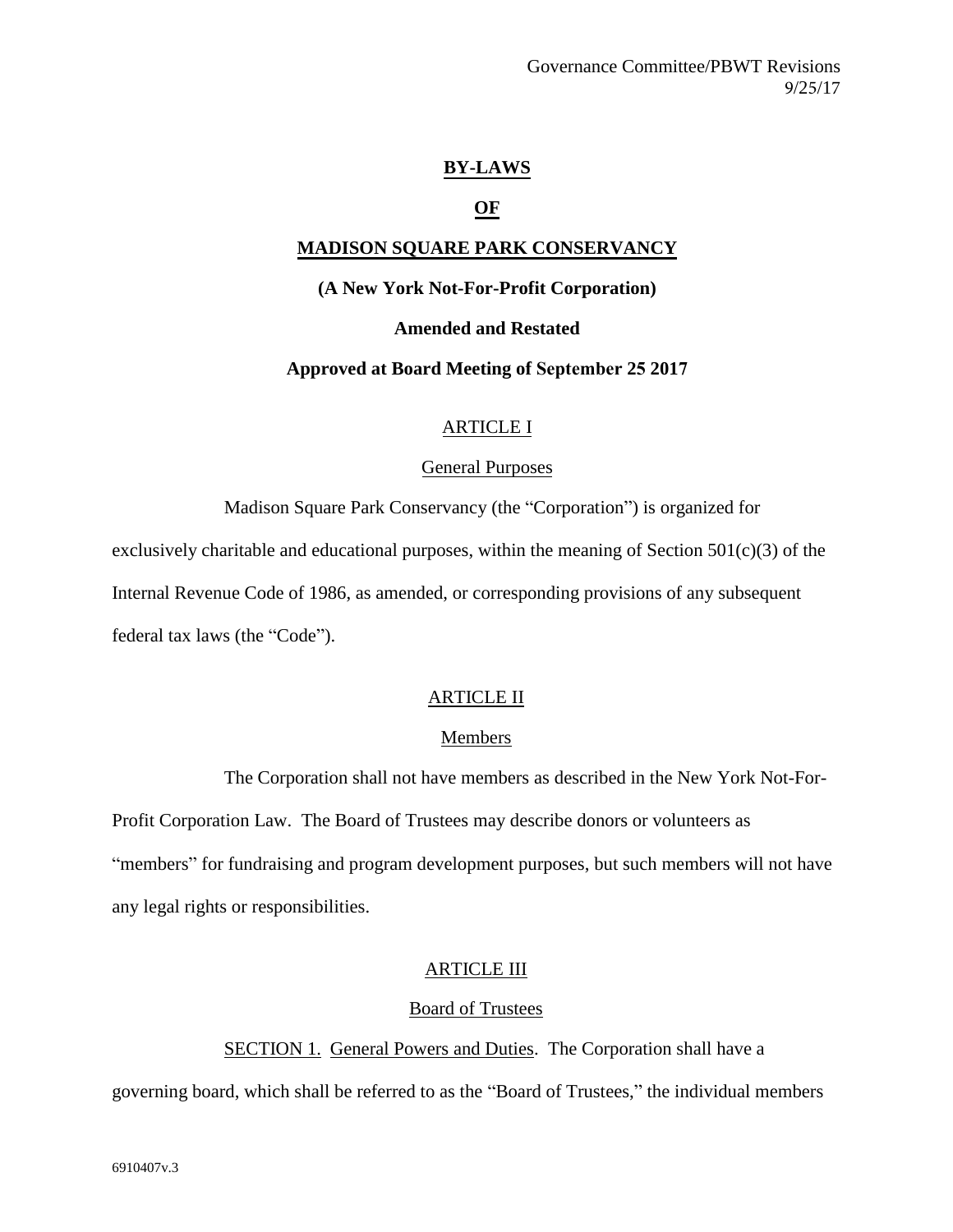of which shall be referred to as "Trustees." The Board of Trustees shall have full power to conduct and direct the property, business and affairs of the Corporation, and shall otherwise exercise all powers of the Corporation.

SECTION 2. Number, Term of Office and Qualifications. The number of Trustees shall be not less than 3 and not more than 30. Each Trustee shall be a natural person at least 18 years of age. The Trustees shall be divided into three classes. Each class will be as nearly equal in number as possible. The Trustees will serve staggered, three-year terms, such that, at each Annual Meeting of the Board of Trustees, the term of office of one class of Trustees will expire and the election of that class will occur. In any event, each Trustee will continue in office until his or her successor is elected and qualified, or until his or her earlier death, resignation or removal.

SECTION 3. Removal of Trustees. One or more of the Trustees may be removed, for cause, at a meeting of Trustees by a two-thirds (2/3) vote of a quorum consisting of Trustees other than the subject Trustee. Notice of such meeting shall be delivered to all Trustees entitled to vote on the removal of Trustees. Such notice shall state that a purpose of the meeting is to vote upon the removal of one or more Trustees named in the notice, and only the named Trustee may be removed at such meeting.

SECTION 4. Resignations. Any Trustee may resign at any time by giving written notice (including by facsimile and electronic mail) to the Board of Trustees, the Chair or the Secretary of the Corporation. Such resignation shall take effect when the notice is delivered unless the notice specifies a future date and, unless otherwise specified in the notice, the acceptance of such resignation shall not be necessary to make it effective.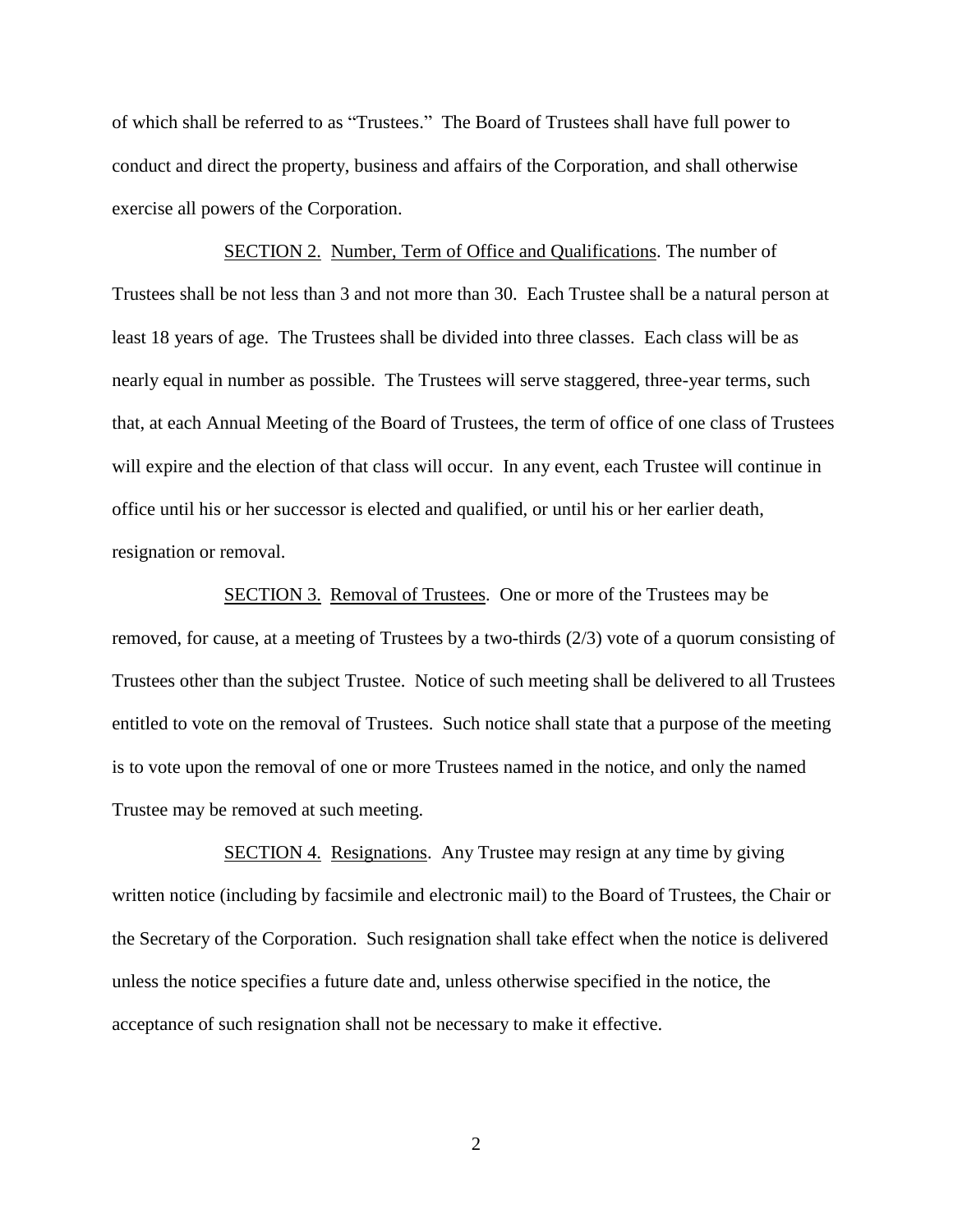#### SECTION 5. Vacancies and Newly Created Trusteeships. Any vacancy

occurring in the Board of Trustees, or any Trusteeship to be filled by reason of an increase in the number of Trustees, may be filled by the remaining acting Trustees at the Annual Meeting, or at a special meeting of the Board of Trustees called for that purpose. Each Trustee so elected or appointed to fill a vacancy shall hold office for the unexpired term of his or her predecessor, and each Trustee so elected or appointed by reason of an increase in the number of Trustees shall be elected or appointed to hold office until the election of class of Trustees in which he or she sits, held next after his or her election and until his or her successors shall have been elected and shall have qualified, or until his or her death, resignation or removal.

SECTION 6. Annual Meetings. The Annual Meeting of the Board of Trustees, shall be held at such date and time as the Trustees or Executive Committee shall designate, at the office of the Corporation or at such other place and at such time as may be designated in the notice of the meetings. Notice of the time and place of each Annual Meeting shall be delivered by or at the direction of an officer to each Trustee at least ten (10) days before the day on which the meeting is to be held by mail, facsimile telecommunication, or electronic mail. Mailed notice shall be deemed to be delivered when deposited with the United States Postal Service in a sealed envelope, properly addressed with adequate postage affixed to the envelope. Notice sent by facsimile telecommunication and electronic mail shall be deemed delivered when transmitted.

SECTION 7. Regular Meetings. The Board of Trustees shall hold regular meetings at such place, within or without the State of New York, and at such times as may be designated by a resolution of the Board of Trustees, without other notice than such resolution.

SECTION 8. Special Meetings. Special meetings of the Board of Trustees may be called at any time by (i) any Trustee upon written demand of not less than one-fifth of the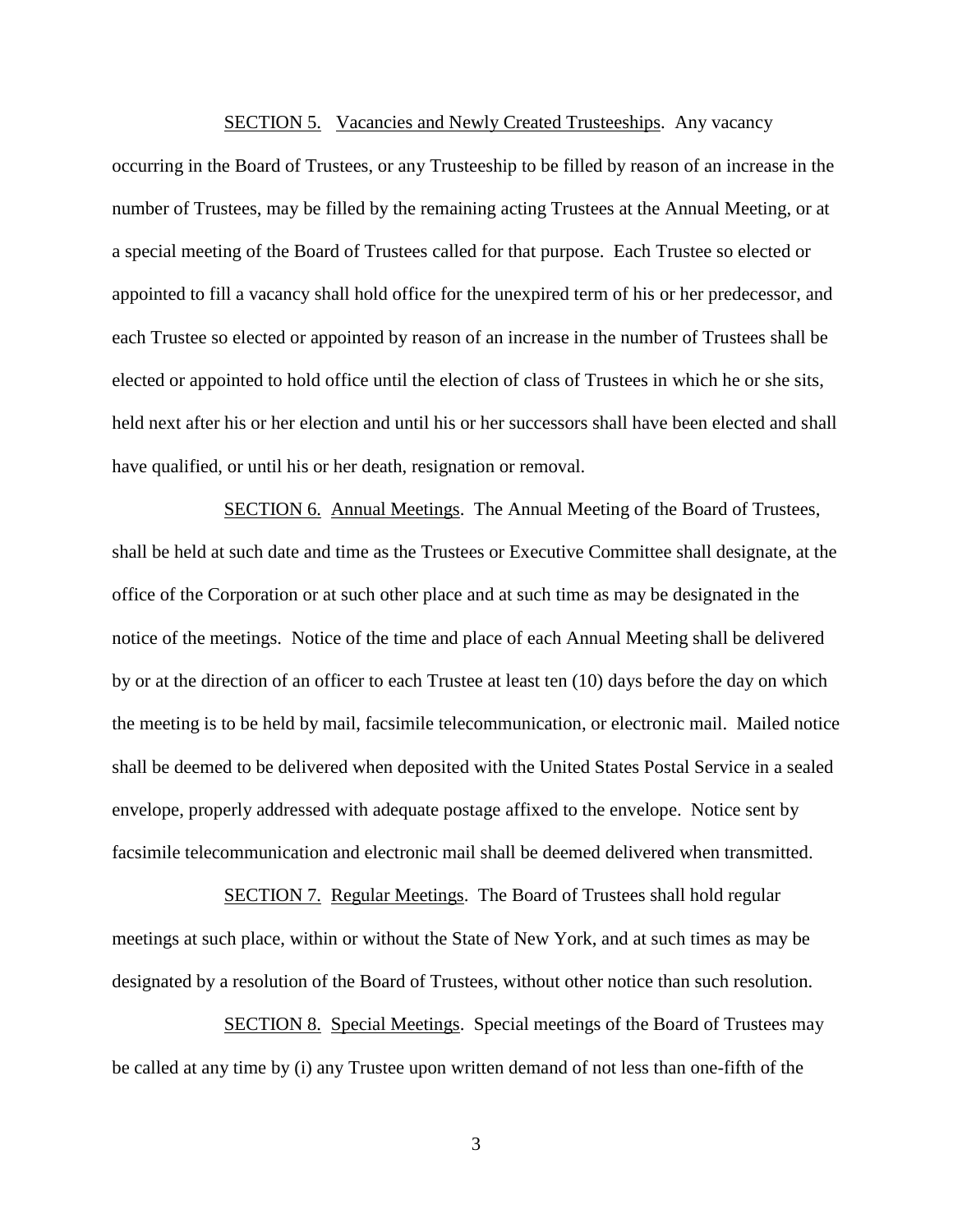entire Board of Trustees or (ii) the Chair or a Vice Chair. Special meetings of the Board of Trustees may be held at such place, either within or without the State of New York, and at such time as may be designated in the call for such meeting or notice thereof.

SECTION 9. Notice of Special Meetings and Waiver of Notice. Notice of each special meeting shall be delivered by or at the direction of an officer to each Trustee at least three (3) days before the day on which the meeting is to be held by mail, facsimile telecommunication, or electronic mail. Mailed notice shall be deemed to be delivered when deposited with the United States Postal Service in a sealed envelope, properly addressed with adequate postage affixed to the envelope. Notice sent by facsimile telecommunication and electronic mail shall be deemed delivered when transmitted. Notice of a meeting need not be given to any Trustee who submits a waiver of notice, whether before or after the meeting, or who attends such meeting without protesting, prior thereto or at its commencement, the lack of notice. Waiver of notice may be written or electronic. If written, the waiver must be executed by the Trustee by signing such waiver or causing his or her signature to be affixed to such waiver by any reasonable means, including but not limited to facsimile signature. If electronic, the transmission of the waiver must be sent by electronic mail and set forth or be submitted with information from which it can reasonably be determined that the transmission was authorized by the Trustee. Attendance of a Trustee at any meeting shall constitute a waiver of notice of such meeting except where the Trustee attends the meeting for the express purpose of objecting to the transaction of any business because the meeting is not lawfully called or convened. Subject to the provisions of Section 3 of this Article regarding removal of Trustees, neither the business to be transacted at, nor the purpose of, any special meeting of the Board of Trustees need be specified in the notice or waiver of notice of such meeting.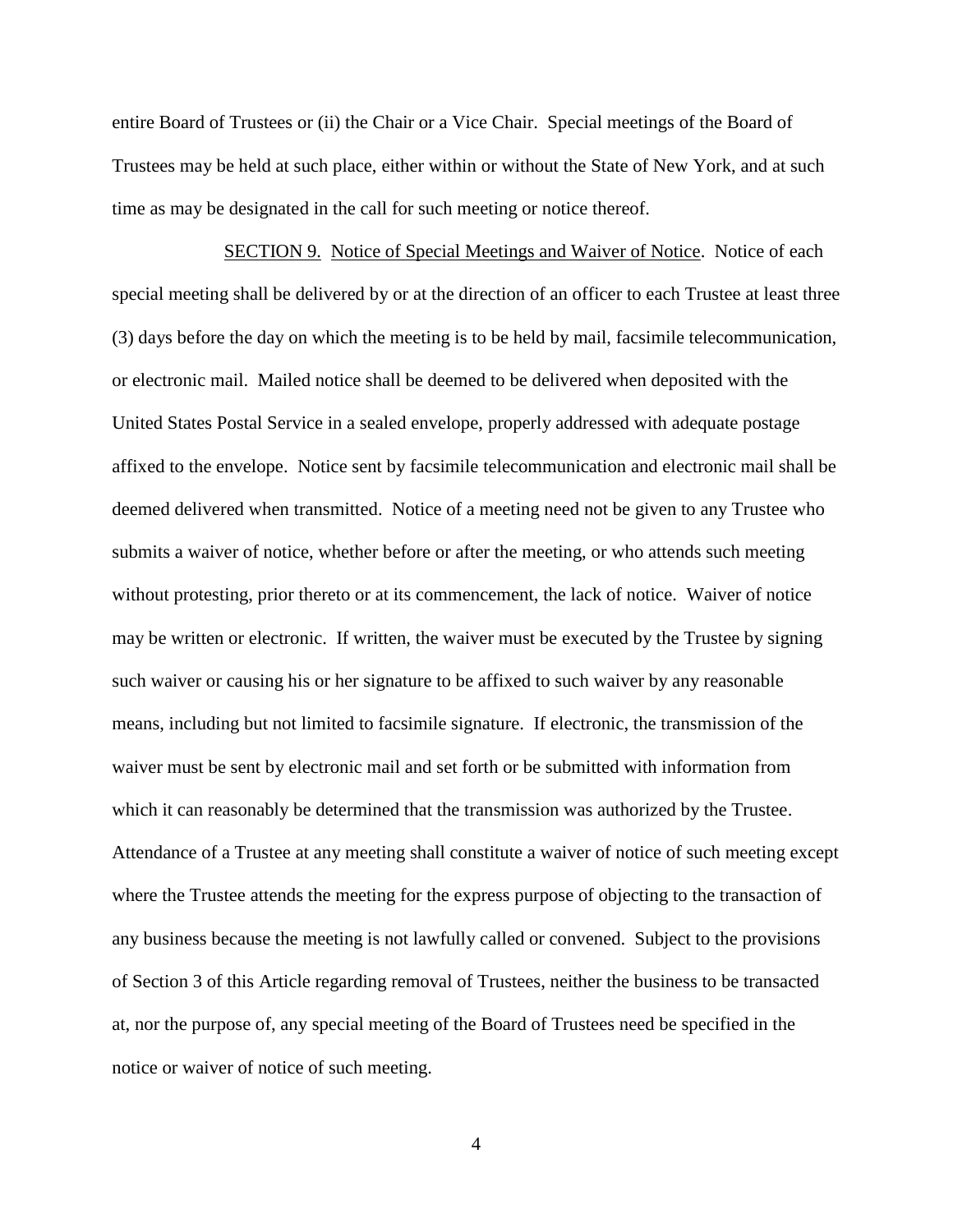SECTION 10. Quorum. A majority of the entire Board of Trustees shall constitute a quorum for the transaction of business at any meeting of the Board of Trustees. The act of a majority of the Trustees present at a meeting at which a quorum is present shall be the act of the Board of Trustees unless the act of a greater number is required by law, the Certificate of Incorporation of the Corporation or these By-Laws.

SECTION 11. Action Taken without a Meeting. Any action required to be taken at a meeting of the Board of Trustees may be taken without a meeting if all Trustees consent to the adoption of a resolution authorizing the action. Consent may be written or electronic. If written, the consent must be executed by the Trustee by signing such consent or causing his or her signature to be affixed to such consent by any reasonable means, including but not limited to facsimile signature. If electronic, the transmission of the consent must be sent by electronic mail and set forth or be submitted with information from which it can reasonably be determined that the transmission was authorized by the Trustee. Such consents may be executed in multiple counterparts, each of which, when taken together, shall constitute an original document, without specific reference to such counterparts in said consents.

SECTION 12. Participation at Meetings by Communication Equipment. Trustees may participate remotely in and act at any meeting of the Board of Trustees through the use of a conference telephone, videoconference equipment, or similar communications equipment as long as all persons participating in the meeting can hear each other at the same time and each Trustee can participate in all matters before the Board of Trustees. Participation by such means shall constitute attendance and presence in person at the meeting.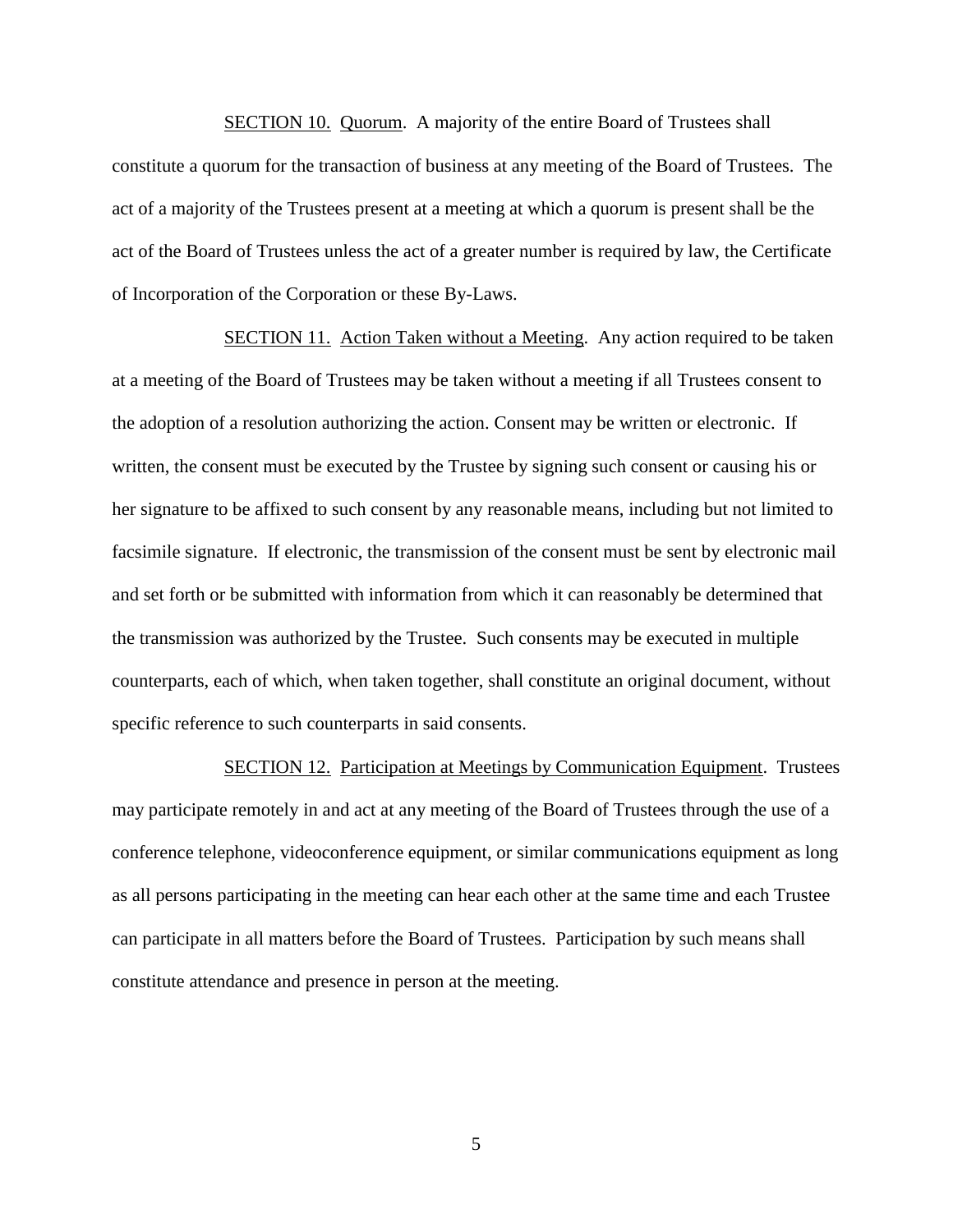SECTION 13. Trustees' Fees and Compensation for Services Rendered.

Trustees shall serve without compensation. Trustees may be paid such other compensation for services rendered to the Corporation other than as a Trustee in accordance with New York Law.

SECTION 14. Advisory Boards; Associate Board. The Board of Trustees may create such advisory boards, including an "Associate Board," as the Board of Trustees deems appropriate, and the Board of Trustees or its delegate shall appoint to them such individuals as it deems appropriate. Individuals serving in such advisory capacity shall not exercise any of the powers granted to the Board of Trustees in these By-Laws or pursuant to New York law.

# ARTICLE IV

# **Officers**

SECTION 1. Officers. The officers of the Corporation shall consist of a Chair, Vice Chair, Secretary and Treasurer. The Executive Director shall also be an officer of the Corporation. Additional Vice Chairs and Assistant Secretaries and Assistant Treasurers may also be elected in the discretion of the Board of Trustees. The Board of Trustees shall elect the officers at the Annual Meeting. The Chair shall hold office for five (5) years and until his or her respective successor is elected and qualified. All other officers shall be elected for a two (2) year term. The Chair may be elected to a maximum of two (2) consecutive five year terms. All other officers may be elected to a maximum of three (3) two-year terms. Vacancies occurring in any office by death, resignation, removal or otherwise, shall be filled for the unexpired term by a majority vote of the Board of Trustees at any regular or special meeting. Any two or more offices may be held by one and the same person at one and the same time, except the offices of Chair and Secretary. The Board of Trustees may provide for such other offices and may appoint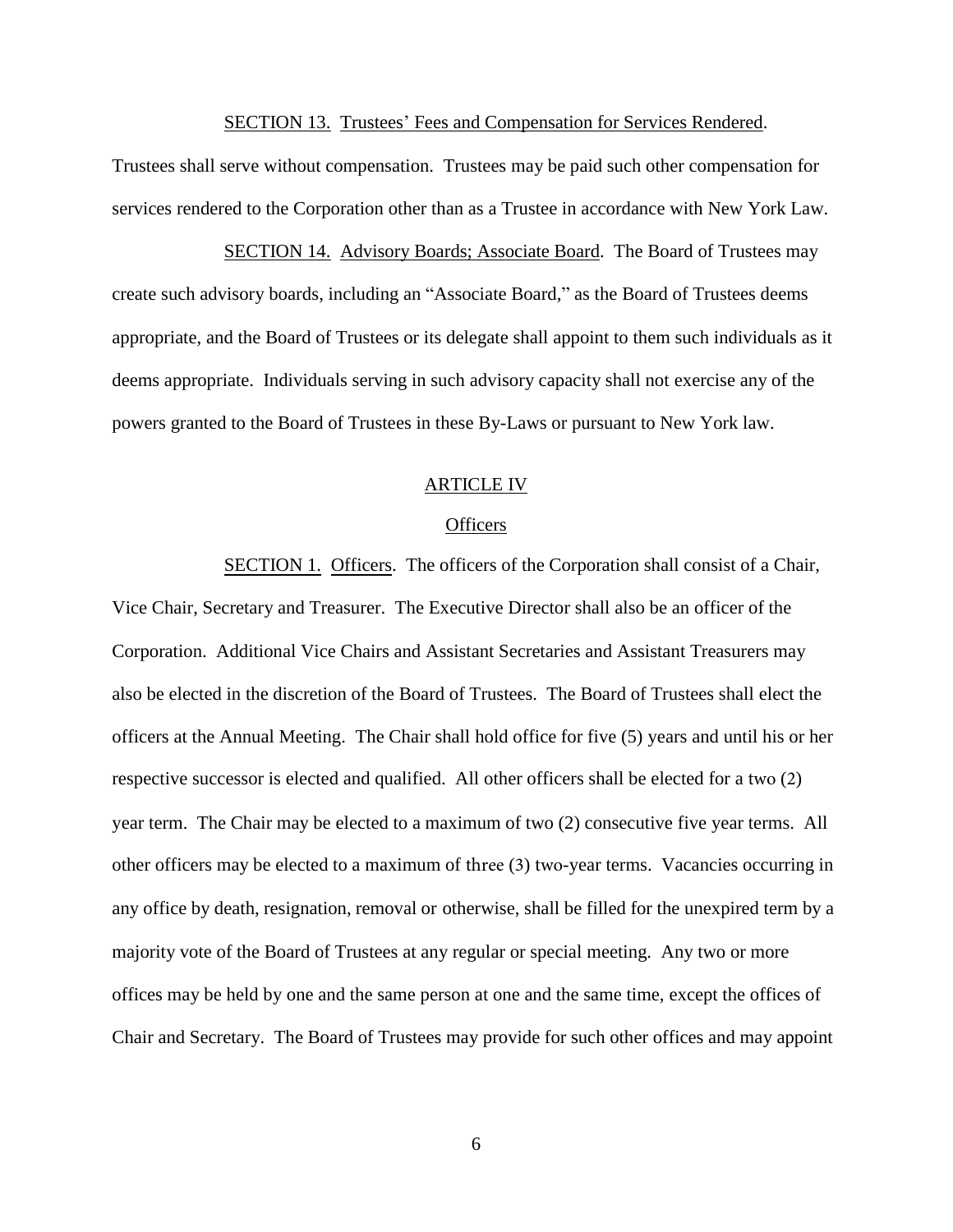incumbents thereto, and assign their respective duties to them, from time to time, as the Board of Trustees may deem advisable.

SECTION 2. The Chair. The Chair shall preside at all meetings of the Board of Trustees, shall have general charge and supervision of the affairs of the Corporation subject to the control of the Board of Trustees, and shall, subject to the control of the Board of Trustees, oversee the work of the Executive Director. No employee of the Corporation may serve as Chair.

SECTION 3. The Vice Chair. The Vice Chair, or Vice Chairs, in the order designated by the Board of Trustees, shall have all the powers and perform all the duties of the Chair in the absence or incapacity of the Chair. The Vice Chair or Vice Chairs also shall perform such other duties as may be assigned from time to time by the Chair. No employee of the Corporation may serve as a Vice Chair.

SECTION 4. The Secretary. The Secretary shall cause to be kept minutes of all meetings of the Board of Trustees. The Secretary shall give, or cause to be given, notice of all meetings of the Board of Trustees, unless notice thereof is waived or not required, and shall perform such other duties as may be assigned from time to time**.** All records shall be properly kept and maintained at the offices of the Corporation.

SECTION 5. The Treasurer. The Treasurer shall cause to be kept full and correct account of receipts and disbursements in the books belonging to the Corporation, and shall cause to be deposited all moneys and other valuable effects in the name and to the credit of the Corporation, in such banks of deposit as may be designated by the Board of Trustees.

SECTION 6. Resignations. Any officer may resign at any time by giving notice to the Board of Trustees or to the Chair or Secretary of the Corporation. Any such resignation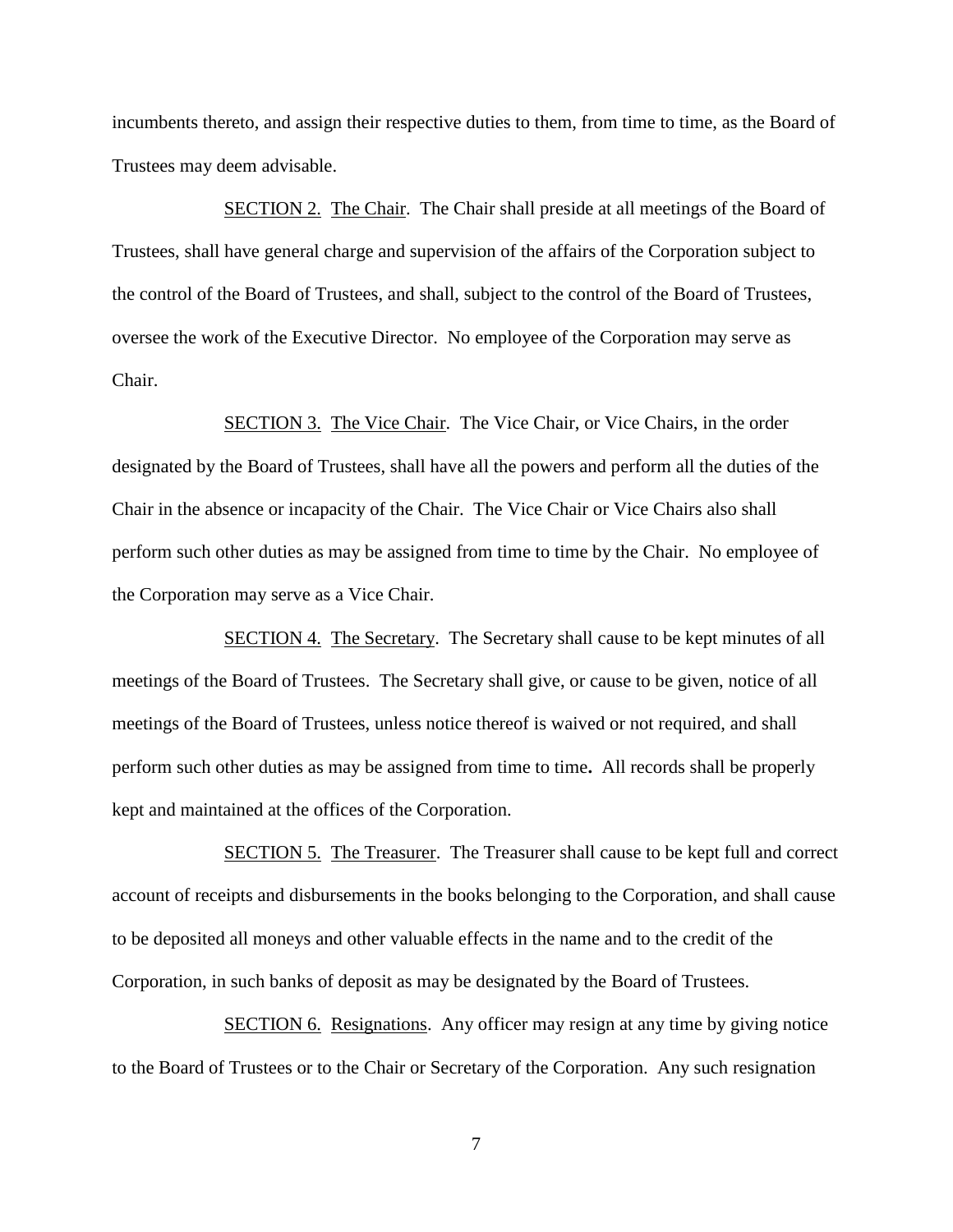shall take effect at the time specified therein; and, unless otherwise specified therein, the acceptance of such resignation shall not be necessary to make it effective.

SECTION 7. Removal. Each of the Chair, Vice Chair, Secretary, and Treasurer may be removed by the Board of Trustees, with or without cause, by the vote of a two-thirds (2/3) of the Trustees present at any meeting at which a quorum is present. Any other officer elected or appointed in accordance with Section 1 of this Article IV may be removed by the Board of Trustees, with or without cause, by a majority vote of the Trustees present at any meeting at which a quorum is present, or by any supervising officer upon whom such power of removal has been conferred by resolution of the Board of Trustees.

SECTION 8. Compensation. Other than the Executive Director, the officers elected shall serve without compensation for such duties.

### ARTICLE V

#### **Committees**

SECTION 1. Committees of the Board of Trustees. The Board of Trustees, by resolution adopted by a majority of the entire Board of Trustees, may create one or more committees of the Board of Trustees and appoint Trustees to serve on such committees. Such committees shall include an Executive Committee; an Audit, Finance & Investment Committee; and a Governance and Trusteeship Committee. Each such committee shall adopt a charter outlining its responsibilities and procedures. Each such committee shall have three or more Trustees and all members of such committees shall serve at the pleasure of the Board of Trustees. Consistent with its charter, each such committee may exercise the authority of the Board of Trustees in the management of the Corporation; provided, however, that such a committee shall not have the authority of the Board of Trustees in reference to: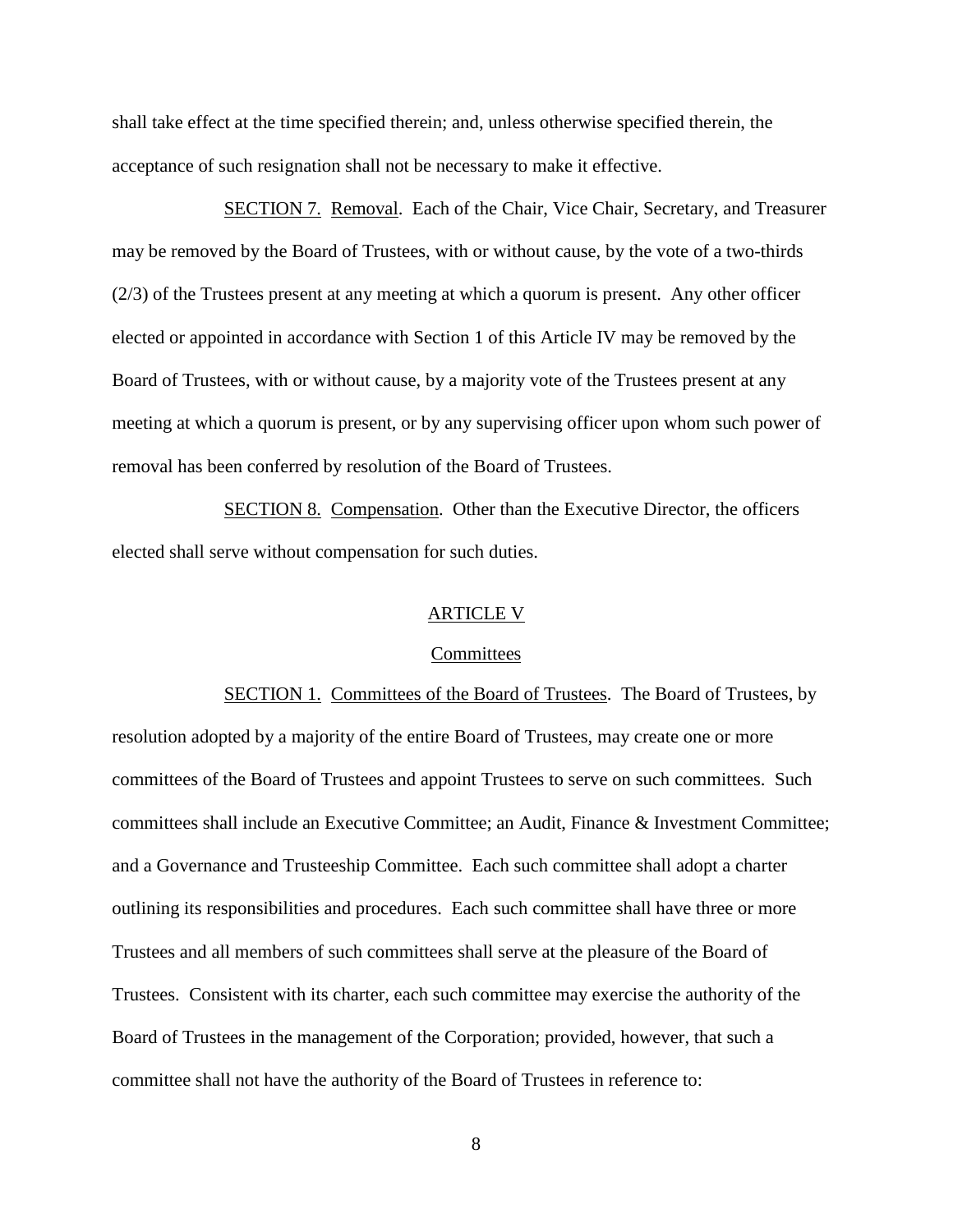- A. Filling vacancies in the Board of Trustees or in any committee;
- B. Fixing the compensation of the Trustees for serving on the Board of Trustees or on any committee;
- C. Amending, altering or repealing these By-Laws or adopting any new By-Law of the Corporation;
- D. Electing, appointing or removing any member of any committee or any Trustee or officer of the Corporation;
- E. Amending the Certificate of Incorporation of the Corporation;
- F. Adopting a plan of merger or adopting a plan of consolidation with another corporation;
- G. Authorizing the sale, lease, exchange or mortgage of all or substantially all of the property and assets of the Corporation;
- H. Authorizing the voluntary dissolution of the Corporation or revoking proceedings therefor;
- I. Adopting a plan of distribution of the assets of the Corporation; or
- J. Amending, altering or repealing any resolution of the Board of Trustees unless by its terms such resolution provides that it may be amended, altered or repealed by a specified committee.

SECTION 2. Committees of the Corporation. Committees other than committees of the Board of Trustees shall be committees of the Corporation. The Board of Trustees shall set forth the responsibilities of each such committee in the resolution authorizing establishment of the committee, but no such committee shall have authority to bind the Board of Trustees.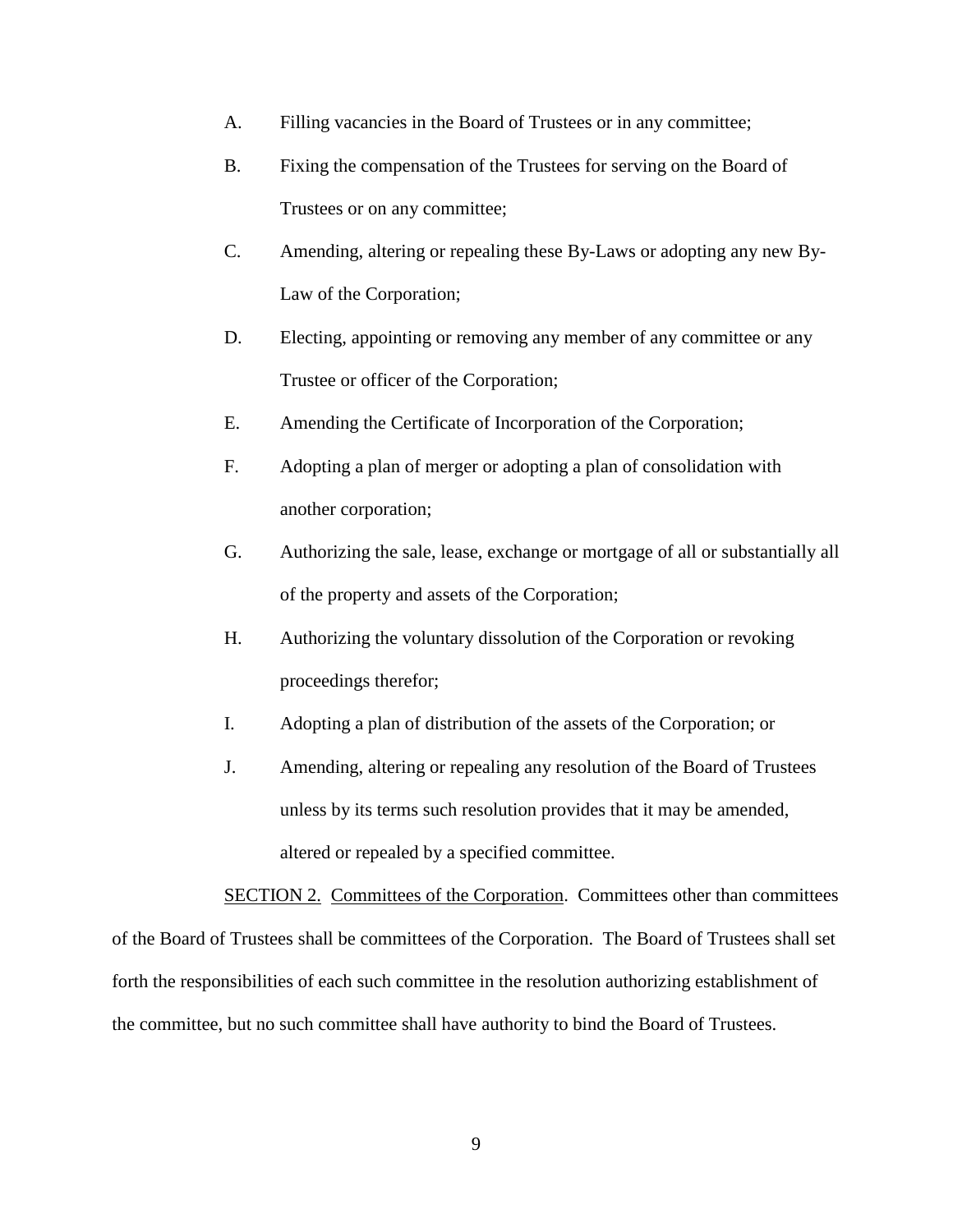SECTION 3. Quorum. Unless the appointment by the Board of Trustees requires a greater number, a majority of any committee shall constitute a quorum for committee action at any meeting of the committee, and the act of a majority of committee members present and voting at a meeting at which a quorum is present shall be the act of the committee.

# SECTION 4. Participation at Meetings by Communication Equipment.

Committee members may participate in and act at any committee meeting through the use of a conference telephone, videoconference equipment, or similar communications equipment as long as all persons participating in the meeting can hear each other at the same time and each committee member can participate in all matters before the committee. Participation by such means shall constitute attendance and presence in person at the meeting.

SECTION 5. Meetings of Committees. Subject to action by the Board of Trustees, each committee by majority vote of its members shall determine the time and place of meetings and the notice required therefor.

SECTION 6. Action Taken without a Meeting. Any action required to be taken at a meeting of a committee may be taken without a meeting if all committee members consent to the adoption of a resolution authorizing the action so taken. Consent may be written or electronic. If written, the consent must be executed by the committee member by signing such consent or causing his or her signature to be affixed to such consent by any reasonable means, including but not limited to facsimile signature. If electronic, the transmission of the consent must be sent by electronic mail and set forth or be submitted with information from which it can reasonably be determined that the transmission was authorized by the committee member. Such consents may be executed in multiple counterparts, each of which, when taken together, shall constitute an original document, without specific reference to such counterparts in said consents.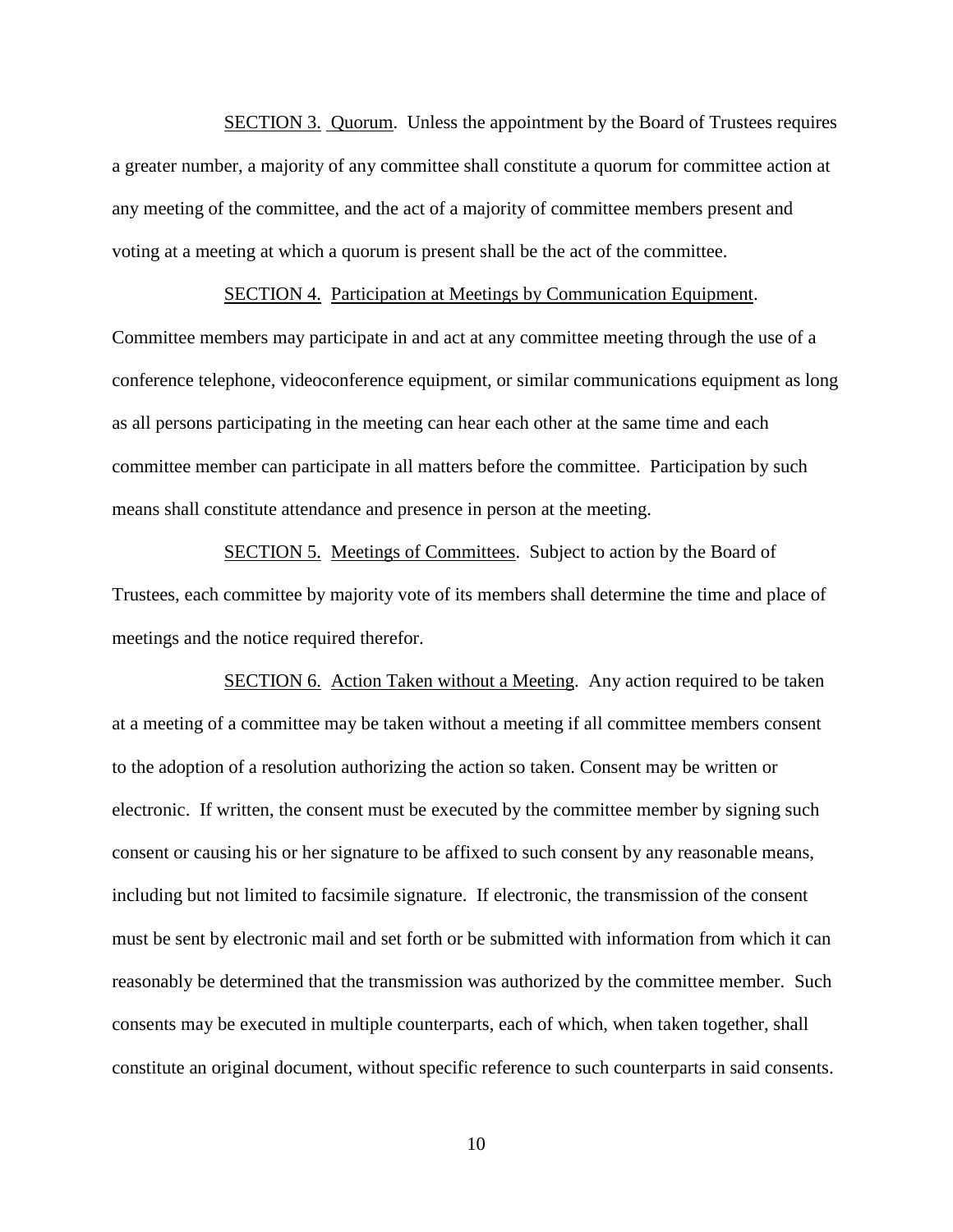SECTION 7. Vacancies. Vacancies in the membership of a committee may be filled by appointments made in the same manner as provided in the case of the original appointment.

### ARTICLE VI

### Agents and Representatives

The Board of Trustees may appoint such agents and representatives of the Corporation, and empower them to perform such acts or duties on behalf of the Corporation, as the Board of Trustees may see fit, so far as may be consistent with these By-Laws and to the extent authorized or permitted by law.

### ARTICLE VII

### Contracts, Checks, Bank Accounts and Investments

SECTION 1. Contracts. The Board of Trustees, except as otherwise provided in these By-Laws, may authorize any officer or agent to enter into any contract or to execute and deliver any instrument in the name of and on behalf of the Corporation. Such authority may be general or confined to a specific instance. Unless authorized by the Board of Trustees pursuant to this Section 1, no officer, agent or employee shall have any power or authority to bind the Corporation by any contract or engagement, or to pledge its credit, or render it liable pecuniarily, for any purpose or to any amount.

SECTION 2. Loans. The Corporation shall not borrow money, whether by issuing notes, bonds or otherwise, except with the approval of the Board of Trustees.

SECTION 3. Banks; Checks. The Board of Trustees shall, from time to time and as necessary, select such banks or depositories as it shall deem proper for the funds of the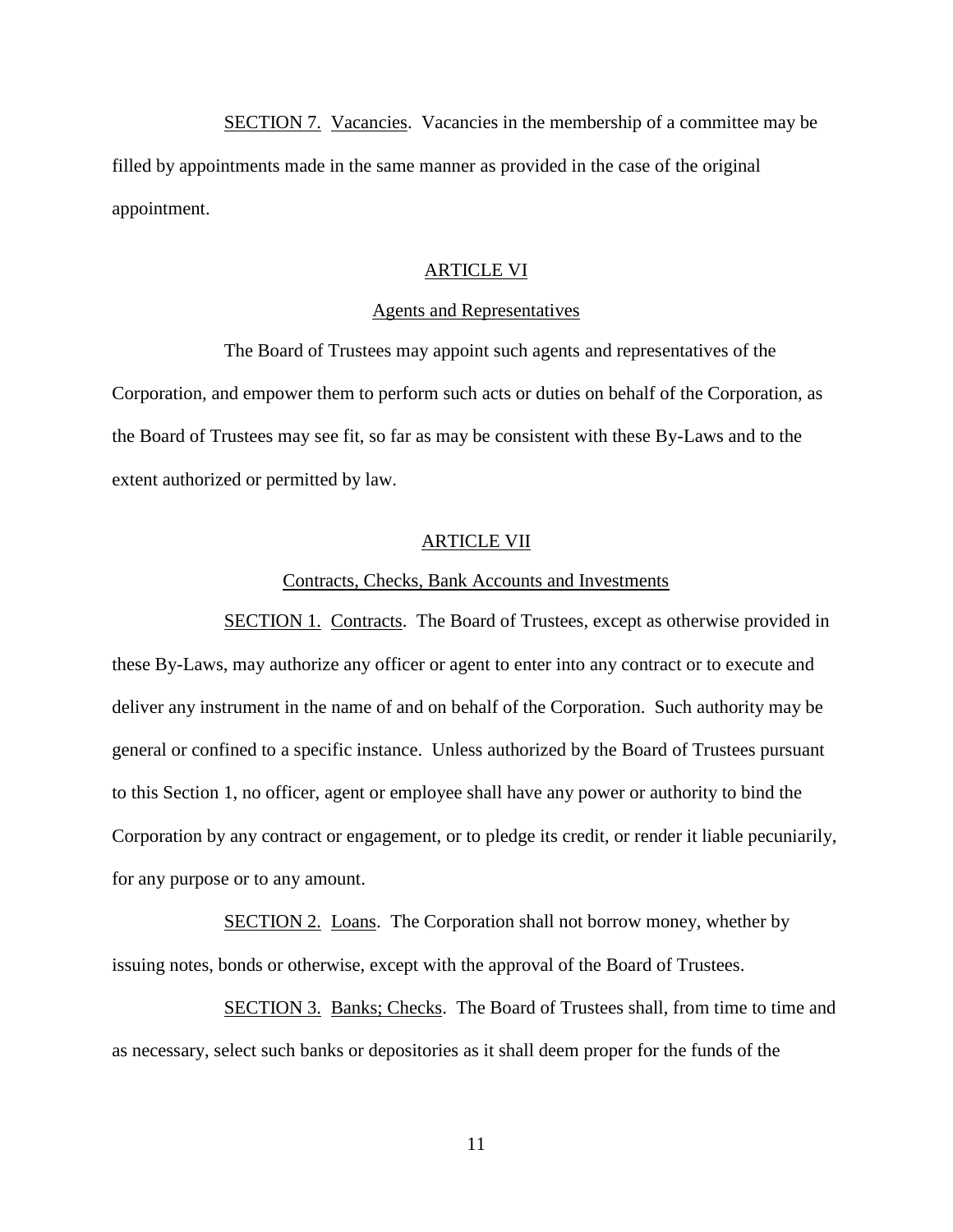Corporation. The Board of Trustees shall determine who shall be authorized from time to time on the Corporation's behalf to sign checks, drafts or other orders for the payment of money.

SECTION 4. Investments. The funds of the Corporation may be retained in whole or in part in cash, or may be invested and reinvested from time to time in such property, real, personal or otherwise, or stocks, bonds or other securities, as the Board of Trustees may deem desirable.

#### ARTICLE VIII

# Indemnification

SECTION 1. Indemnification. The Corporation will indemnify any person who was or is a party or is threatened to be made a party to any threatened, pending or completed action, suit or proceeding, whether civil, criminal, administrative or investigative, by reason of the fact that such person, or such person's testator or intestate, is or was a Trustee or officer of the Corporation, a committee member who is not a Trustee or officer of the Corporation, or an employee or agent of the Corporation designated for indemnification by the Board of Trustees, or is or was serving at the request of the Corporation as a director, trustee, officer, employee or agent of another corporation, partnership, joint venture, trust or other enterprise (hereinafter all referred to more generally as "indemnified parties"), against expenses (including attorneys' fees), judgments, fines and amounts paid in settlement actually and reasonably incurred by such person as a result of such action, suit or proceeding to the full extent permitted by applicable law, upon such determination having been made as to such person's good faith and conduct as is required by applicable law. Notwithstanding the foregoing, the Corporation shall not indemnify any person if a judgment or other final adjudication adverse to such person establishes that (a) the acts of such person were committed in bad faith or were the result of active and deliberate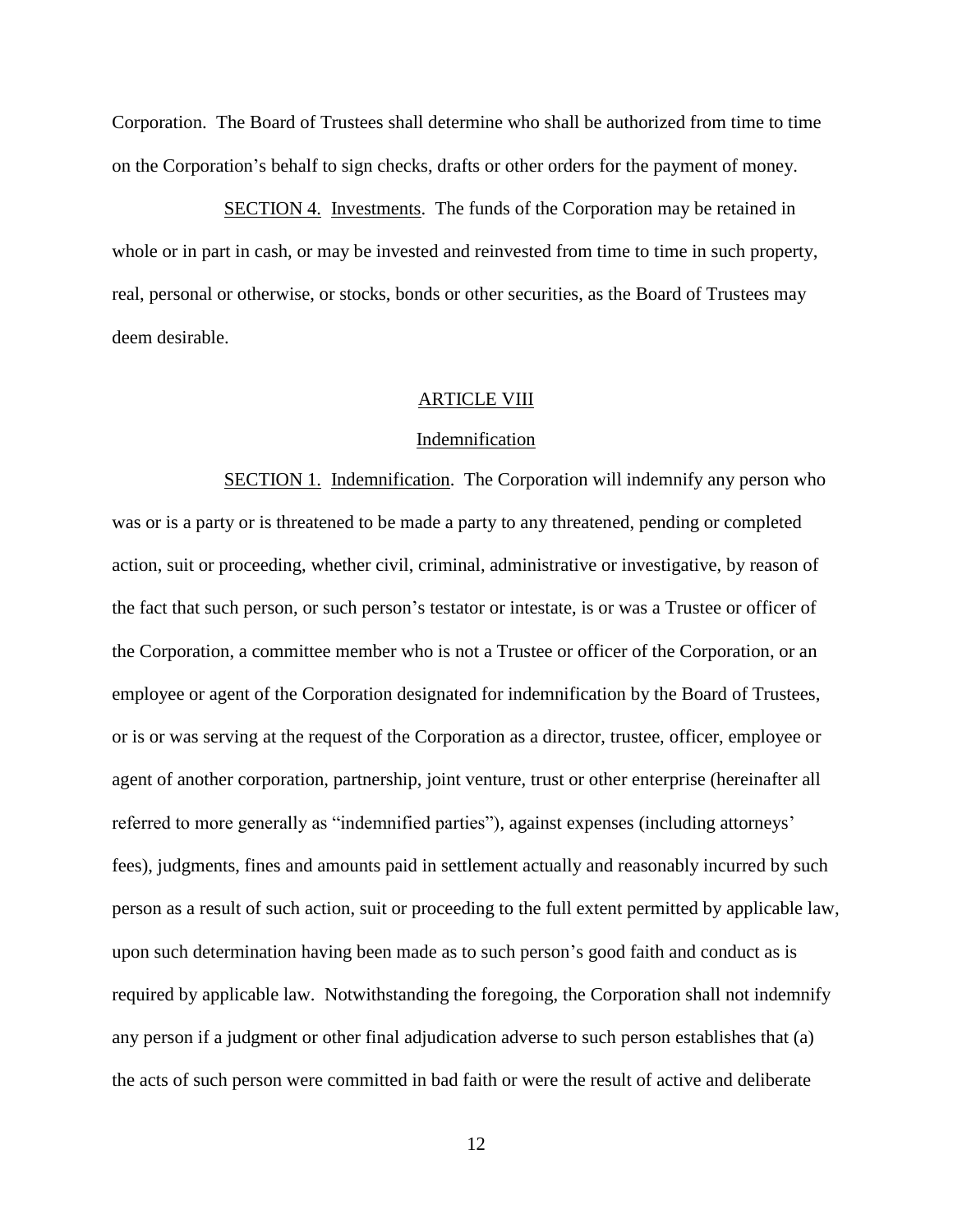dishonesty and were material to the cause of action so adjudicated or (b) the person personally gained a financial profit or other advantage to which the person was not legally entitled.

SECTION 2. Advancement of Expenses. Expenses incurred by an indemnified party in defending a civil, criminal, administrative or investigative action, suit or proceeding will be paid by the Corporation in advance of the final disposition of such action, suit or proceeding to the extent, if any, authorized by the Board of Trustees in accordance with the provisions of applicable law, upon receipt of an undertaking by or on behalf of the indemnified party to repay all or a portion of such amount if it ultimately is determined that such indemnified party is not entitled to be indemnified by the Corporation or that the expenses so advanced exceed the indemnification to which the indemnified party is entitled.

SECTION 3. Insurance. The Corporation will purchase and maintain insurance to indemnify the Corporation and the indemnified parties in a manner and to the fullest extent now or hereafter permitted by law.

### ARTICLE IX

# Fiscal Year

The fiscal year of the Corporation shall begin January 1 and shall end December 31.

# ARTICLE X

### Amendments

SECTION 1. Amendments to the By-Laws. The Board of Trustees shall have the power to make, alter, amend and repeal these By-Laws by a vote of two-thirds (2/3) of those Trustees present at any meeting of the Board of Trustees at which a quorum exists. Written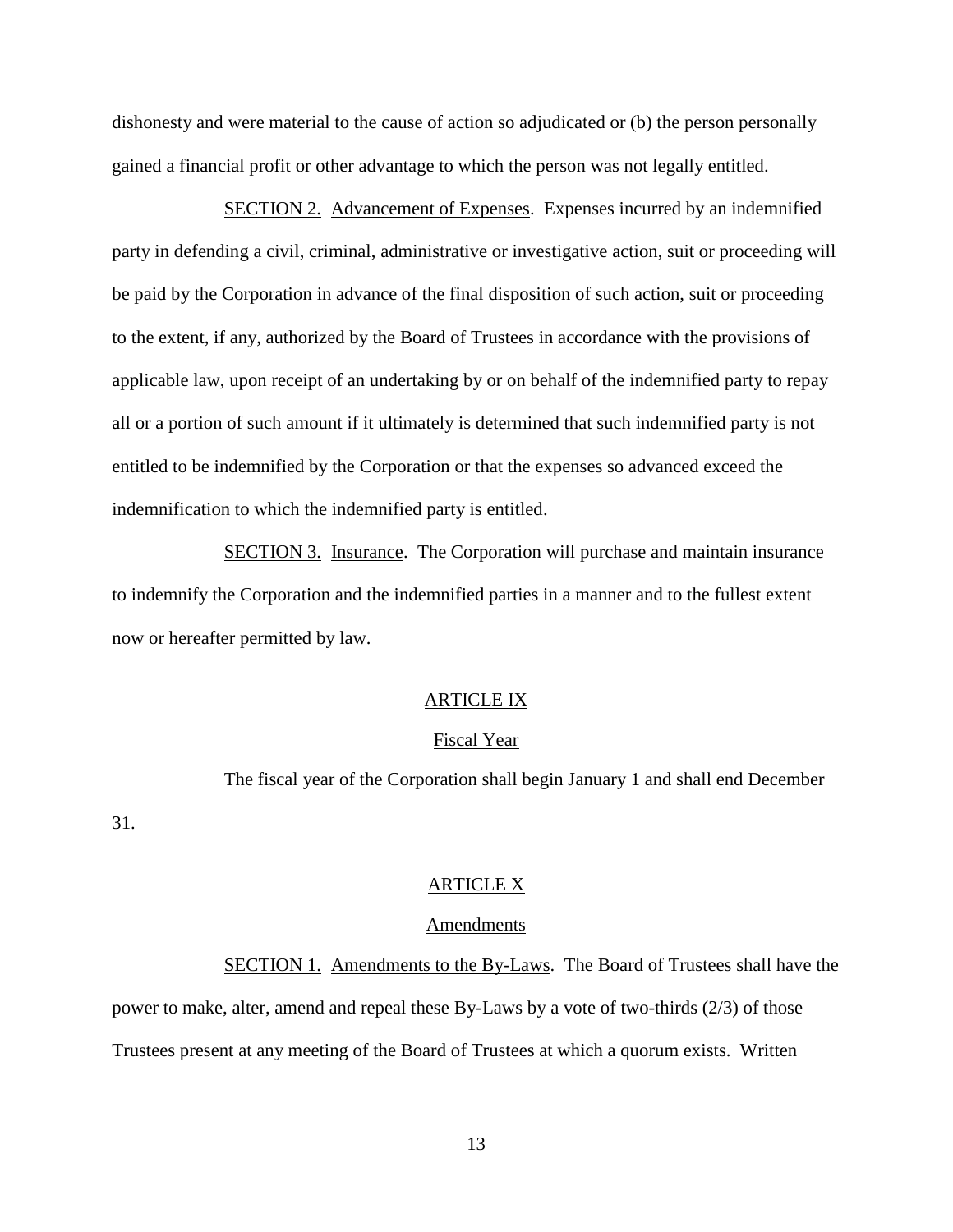notice setting forth the proposed amendment shall be given to each Trustee with the notice of the meeting.

SECTION 2. Amendments to the Certificate of Incorporation. The Board of Trustees shall have the power to amend the Certificate of Incorporation of the Corporation by a vote of two-thirds (2/3) of the Trustees present at any meeting of the Board of Trustees at which a quorum exists. Notice of the proposed amendment shall be given to each Trustee with the notice of the meeting, which shall be delivered to each Trustee within the time provided by these By-Laws for notices of meetings.

SECTION 3. Limitation on Amendments. No action shall be taken to alter or amend these By-Laws or the Certificate of Incorporation of the Corporation that would adversely affect the qualification of the Corporation as an organization (i) exempt from Federal income taxation under Section 501(a) of the Code as an organization described in Code Section  $501(c)(3)$ , and (ii) contributions to which are deductible under Code Section 170(c)(2).

# ARTICLE XI

### Limitations

SECTION 1. Exempt Activities. Notwithstanding any other provision of these By-Laws, no Trustee, officer, employee or representative of the Corporation shall take any action or carry on any activity by or on behalf of the Corporation not permitted to be taken or carried on by an organization (i) exempt from Federal income taxation under Code Section 501(a), as an organization described in Code Section  $501(c)(3)$ , and (ii) contributions to which are deductible under Code Section 170(c)(2).

SECTION 2. Prohibition against Sharing in Corporate Earnings. No Trustee, officer or employee of, or other person connected with, the Corporation, or any other private